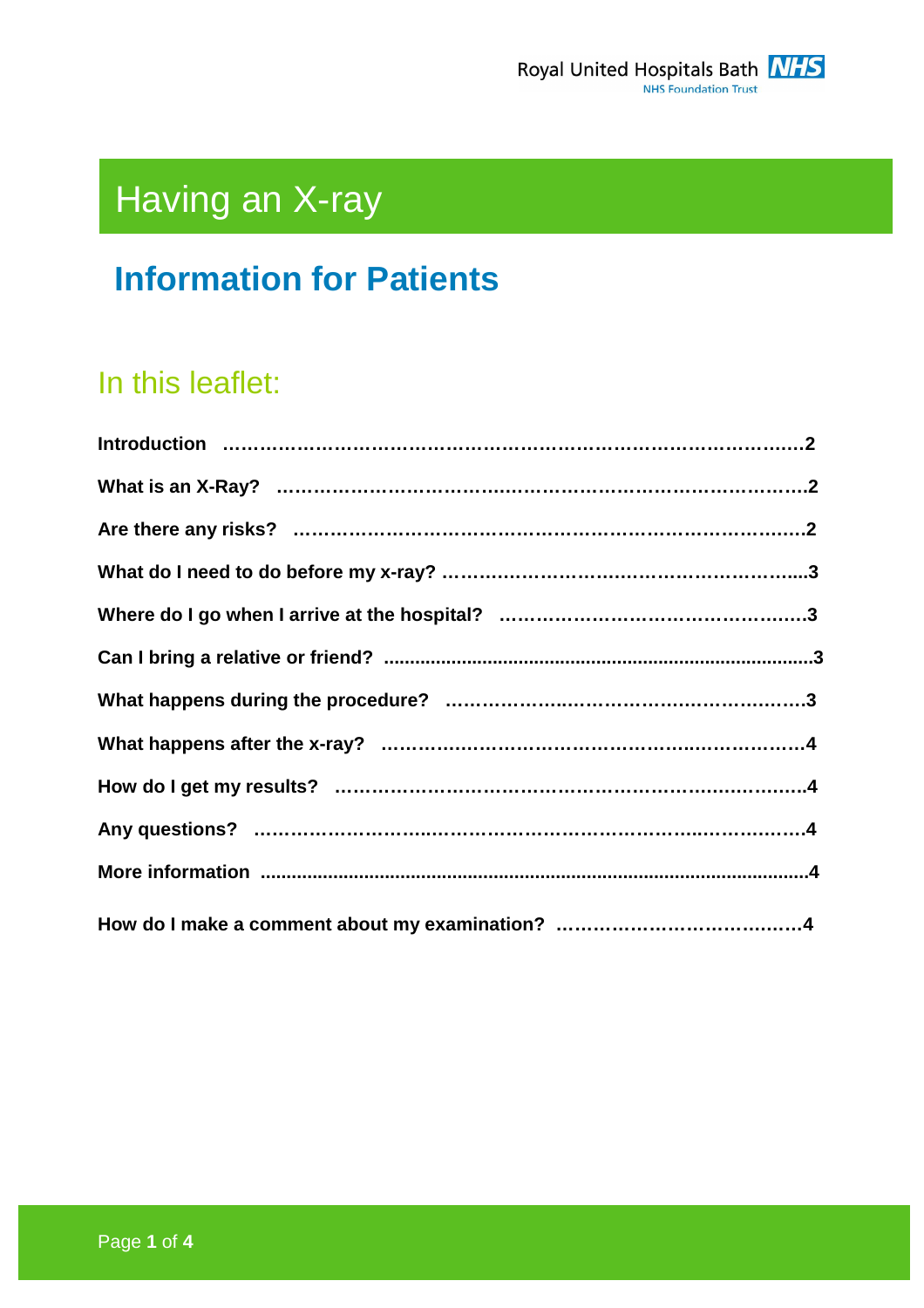#### **Introduction**

This leaflet tells you about having an x-ray. It explains how the test is done, what to expect, and what the possible risks are.

If you have any questions or concerns, please do not hesitate to speak to a doctor or nurse caring for you.

# What is an X-ray?

An X-ray test is a quick and painless way for doctors to diagnose and monitor many health conditions. An x-ray machine generates a small dose of x-rays to produce pictures of the organs and other structures inside the body, which can be viewed on a computer monitor.

X-ray tests are frequently used to assess bones and joints for injury and arthritis. A chest X-ray is part of the routine assessment of heart and lung problems. It may also form part of an assessment prior to a general anaesthetic. Abdominal X-rays can be useful for identifying kidney stones.

#### Are there any risks?

X-rays are of a type of radiation known as ionising radiation. The dose that you get from a medical x-ray is very low and the associated risks are minimal. They are similar in strength to other sources of natural radiation that people are exposed to everyday without even realising it. The radiographer is responsible for making sure that your dose is kept as low as possible and that the benefits of having the x-ray outweigh any risk.

# What do I need to do to before my X-ray?

There is no specific preparation for an X-ray. You should continue to take your medications as normal.

#### **Females**

Radiation can be harmful for an unborn baby. Females are asked to contact the Radiology department if you suspect that you may be pregnant OR if the appointment is more than 10 days after the start of your last period. When you arrive for your test, you will be asked when your last period started. If it is more than 10 days earlier, your appointment will be postponed.

#### Where do I go when I arrive at the hospital?

Please report to the reception desk in the Radiology main department (B7) or community site where you have been sent.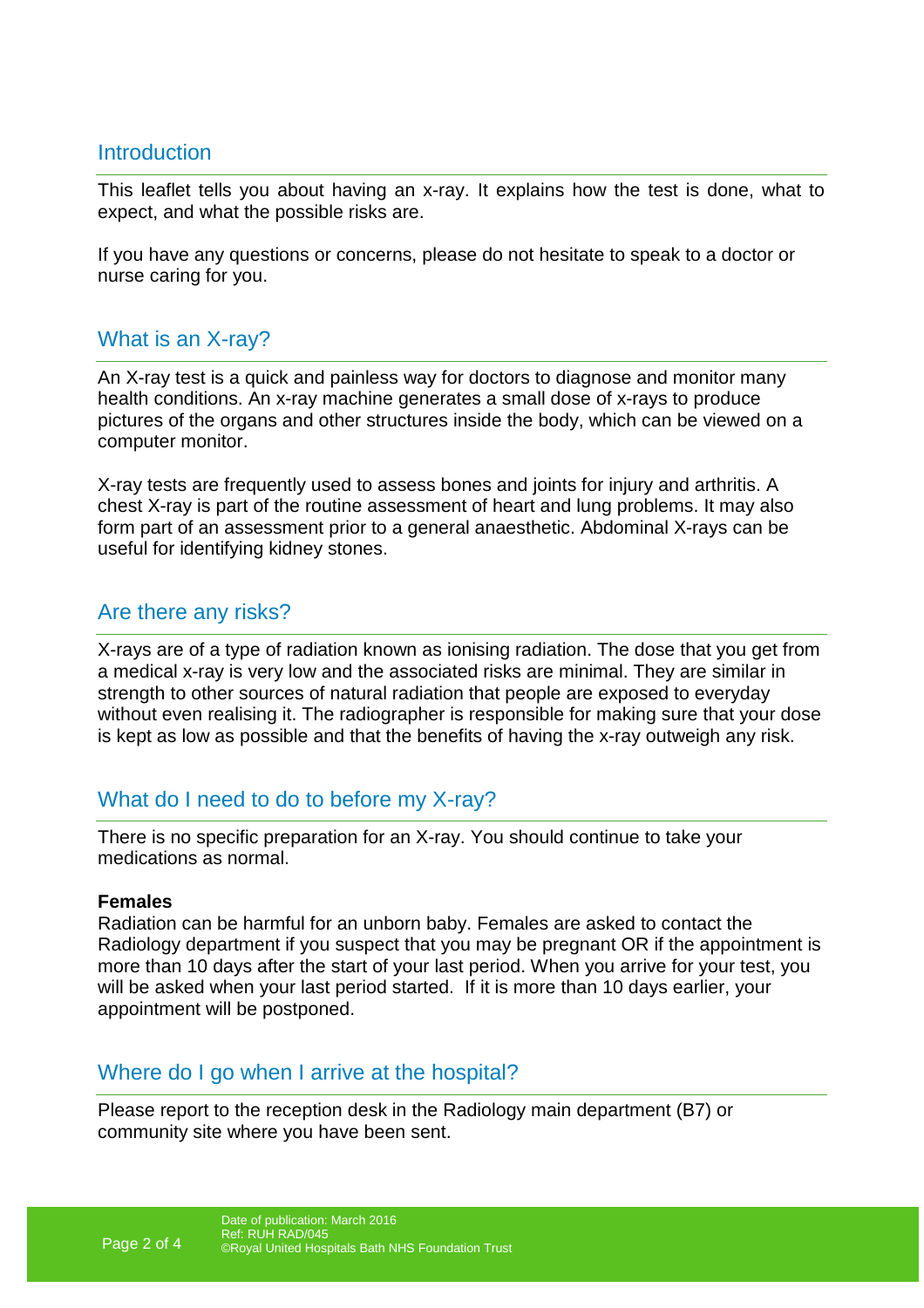Please click on the following link for a site map of the main hospital site at the RUH:

http://www.ruh.nhs.uk/finding/documents/RUH\_directory\_map.pdf

You will be asked to sit in the waiting area until called by a member of staff. A member of the team will explain the test and answer any questions.

You should wear clothing that allows easy access to the area that is being examined. If you have to undress for the procedure, you will be shown to a private cubicle and asked to change into a clean gown. You will be asked to remove all jewellery and metal from the area to be imaged. Your clothes and valuables will be secured in the cubicle until after the procedure.

Please let us know when you arrive if you feel you need any assistance.

# Can I bring a relative or friend?

You may bring a relative or friend with you to the appointment but, as the examination uses x-rays, for reasons of safety they will not be able to accompany you into the examination room, except in very special circumstances.

If you need an interpreter or a chaperone, please tell us in advance of your attendance so that we can arrange this.

# What happens during the procedure?

You will be taken into the X-Ray Room and asked to sit or stand in front of the detector, or lie down on the x-ray table. The area to be examined is exposed while the rest of the body is covered. The lighting in the room is usually dimmed.

The Radiographer will go behind a screen to make the x-ray exposure. You will be asked to stay still and sometimes to take a deep breath in and hold it for a few seconds.



You may be asked to move into different positions for other X-ray views. Holding a position or lying on the x-ray table may, for some people, feel uncomfortable, but the Xray itself is painless.

Depending on the examination, you will be in the x-ray room for 5-15 minutes.